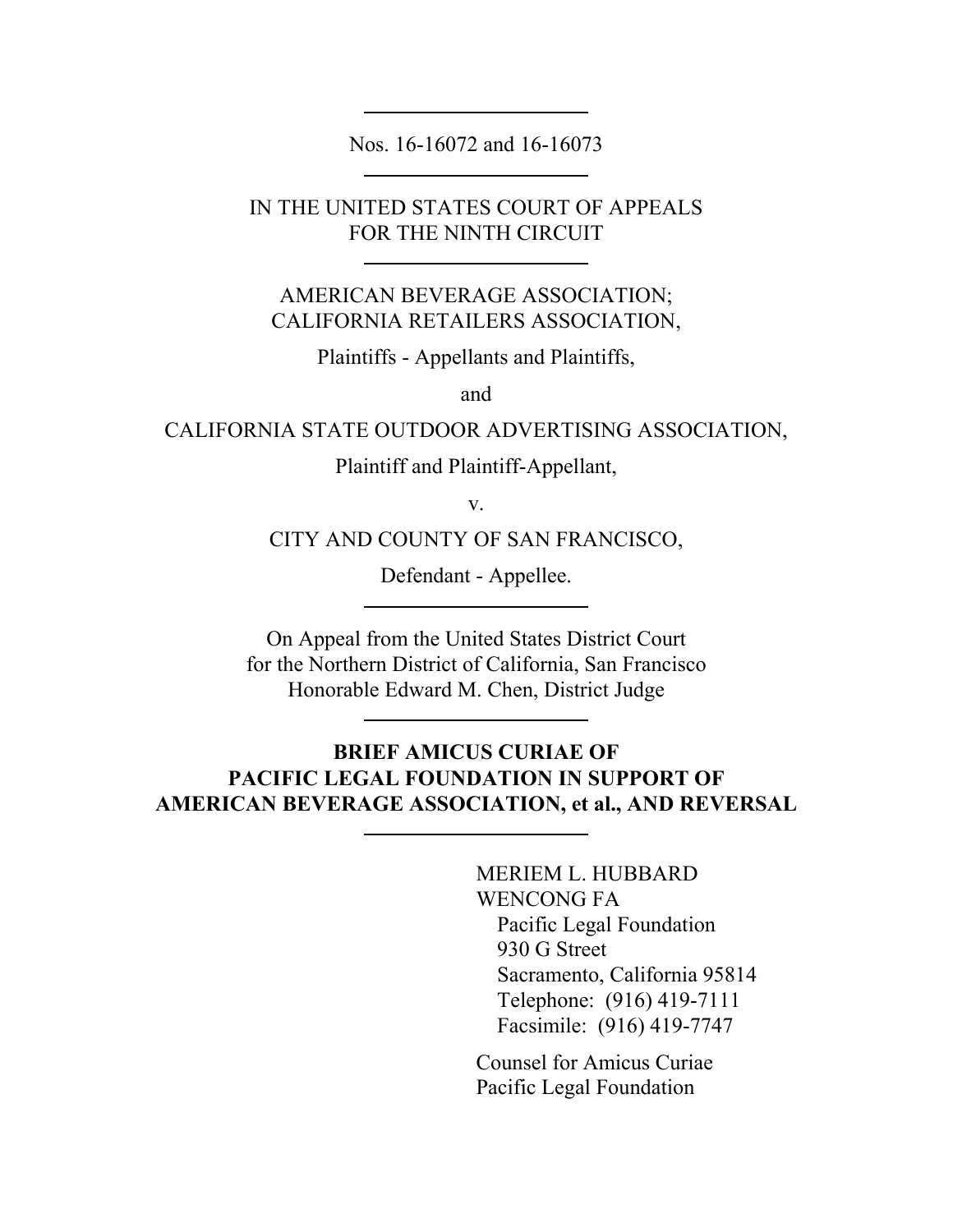### **CORPORATE DISCLOSURE STATEMENT**

Pursuant to Federal Rule of Appellate Procedure 26.1, Amicus Curiae Pacific Legal Foundation, a nonprofit corporation organized under the laws of California, hereby states that it has no parent companies, subsidiaries, or affiliates that have issued shares to the public, and that no publicly held corporation owns 10% or more of its stock.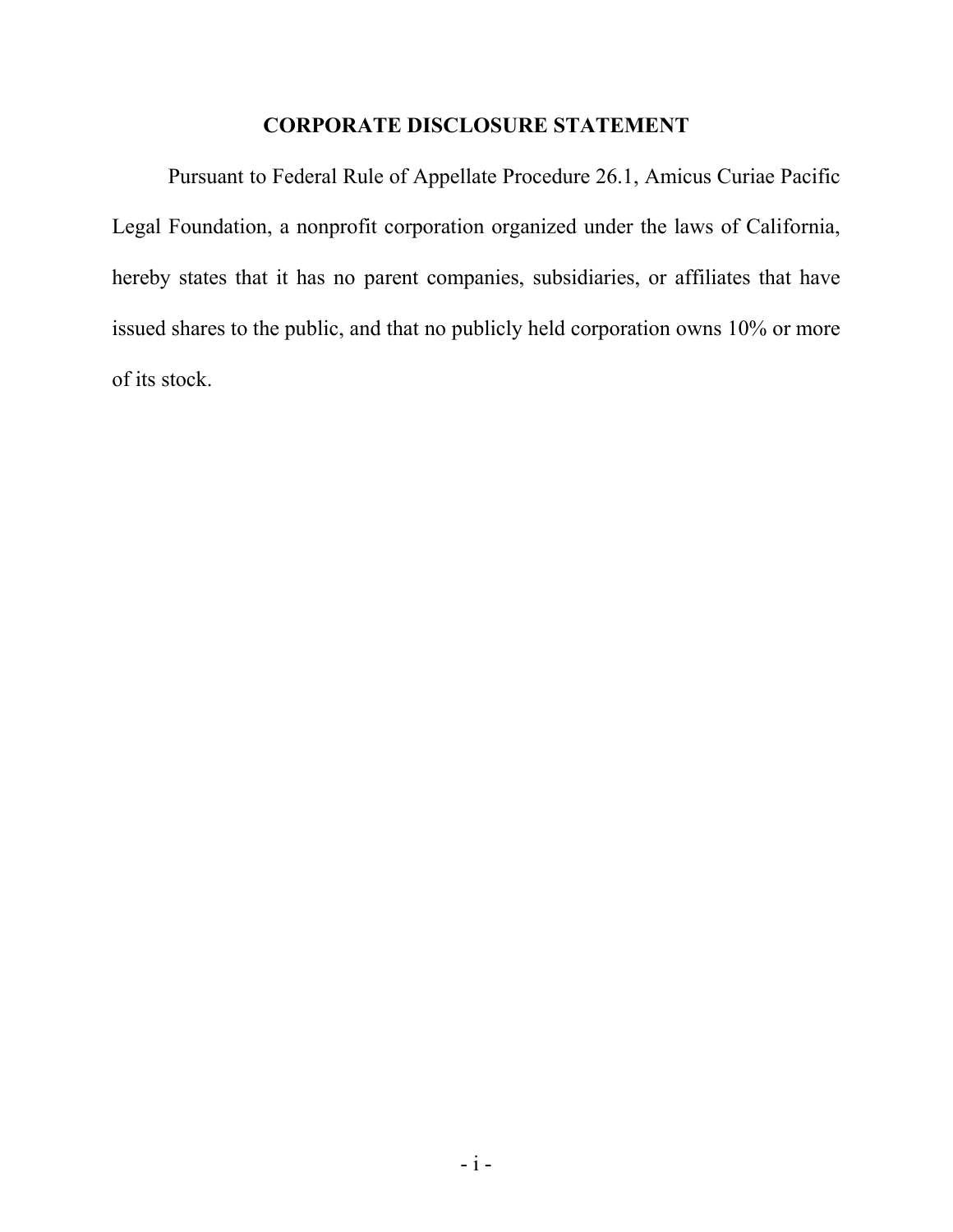## **TABLE OF CONTENTS**

**Page**

| IDENTITY AND INTEREST OF AMICUS CURIAE  1                                                                                                                                     |
|-------------------------------------------------------------------------------------------------------------------------------------------------------------------------------|
| INTRODUCTION AND SUMMARY OF ARGUMENT  2                                                                                                                                       |
|                                                                                                                                                                               |
| THE SAN FRANCISCO SODA ORDINANCE<br>$\mathbf{I}$ .<br>IS SUBJECT TO INTERMEDIATE SCRUTINY  4                                                                                  |
| A. Intermediate Scrutiny Is the Appropriate Standard<br>by Which To Review Speech Mandates That Serve an<br>Interest Other Than Preventing Consumer Deception 4               |
| B. The Adverse Practical Consequences of the San Francisco<br>Soda Ordinance Demonstrate the Reasons Compelled<br>Speech Mandates Must Be Subject to Intermediate Scrutiny  8 |
| THE SAN FRANCISCO SODA ORDINANCE<br>II.<br>FAILS UNDER INTERMEDIATE SCRUTINY  11                                                                                              |
|                                                                                                                                                                               |
|                                                                                                                                                                               |
|                                                                                                                                                                               |

CERTIFICATE OF SERVICE . . . . . . . . . . . . . . . . . . . . . . . . . . . . . . . . . . . . . . . 16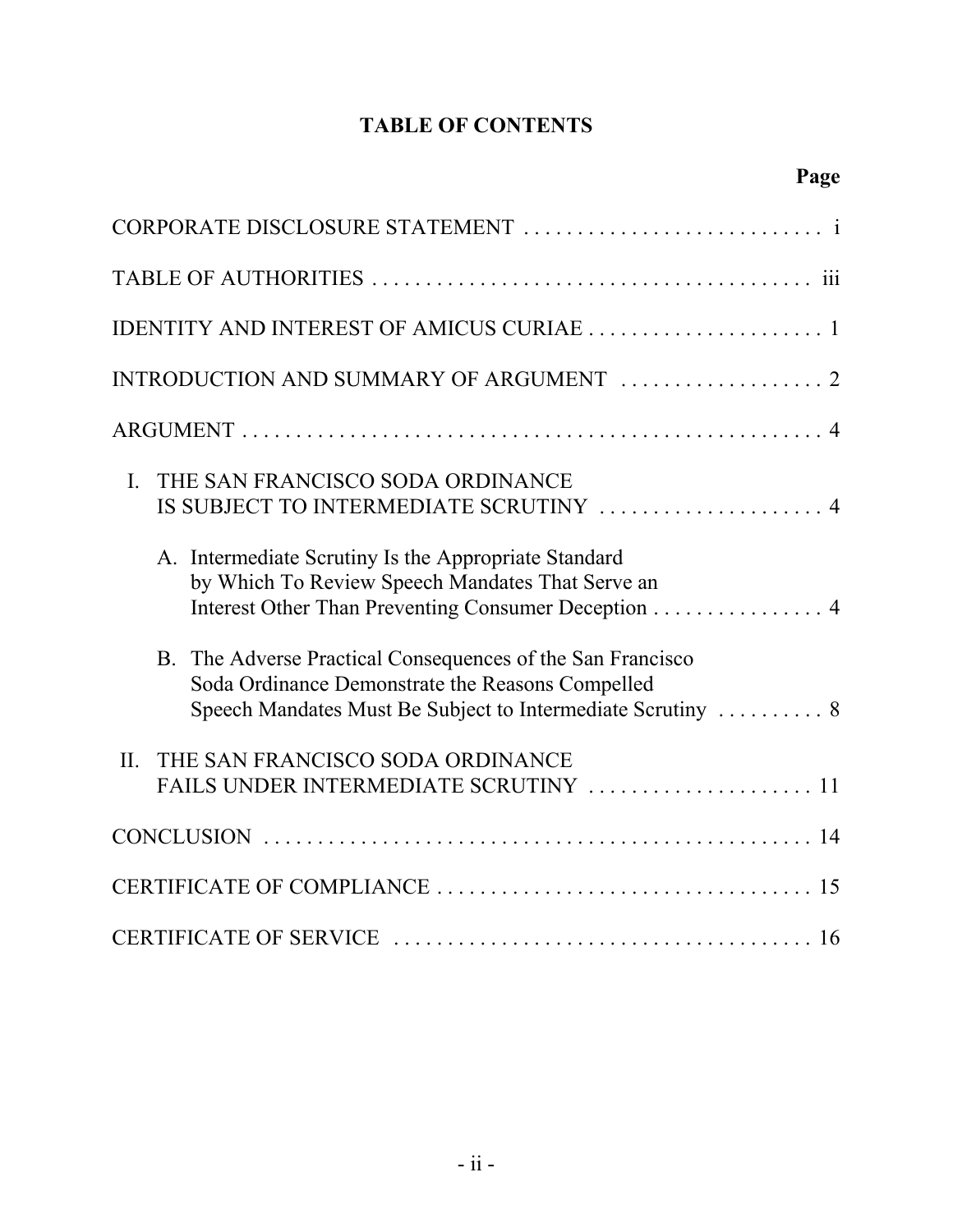# **TABLE OF AUTHORITIES**

## **Cases**

| American Beverage Ass'n v. City & Cnty. of San Francisco,                              |
|----------------------------------------------------------------------------------------|
|                                                                                        |
|                                                                                        |
| Central Hudson Gas & Elec. Corp. v. Pub. Serv. Comm'n of N.Y.,                         |
| CTIA-The Wireless Ass'n v. City & Cnty. of San Francisco,                              |
| Evergreen Ass'n, Inc. v. City of New York, 740 F.3d 233 (2d Cir. 2014)  4              |
| Glickman v. Wileman Bros. & Elliot, Inc., 521 U.S. 457 (1997) 7                        |
| Hurley v. Irish-American Gay, Lesbian & Bisexual Grp. of Bos.,                         |
| Johanns v. Livestock Mktg. Ass'n, 544 U.S. 550 (2005)  13                              |
| Metro Lights, L.L.C. v. City of Los Angeles, 551 F.3d 898 (9th Cir. 2009) 12           |
| Milavetz, Gallop & Milavetz, P.A. v. United States, 559 U.S. 229 (2010) $\ldots$ . 6-7 |
| New York State Bd. of Elections v. Lopez Torres, 552 U.S. 196 (2008)  14               |
| New York Times Co. v. Sullivan, 376 U.S. 254 (1964)  14                                |
| Pac. Gas & Elec. Co. v. Pub. Utils. Comm'n of Cal., 475 U.S. 1 (1986)  5, 13           |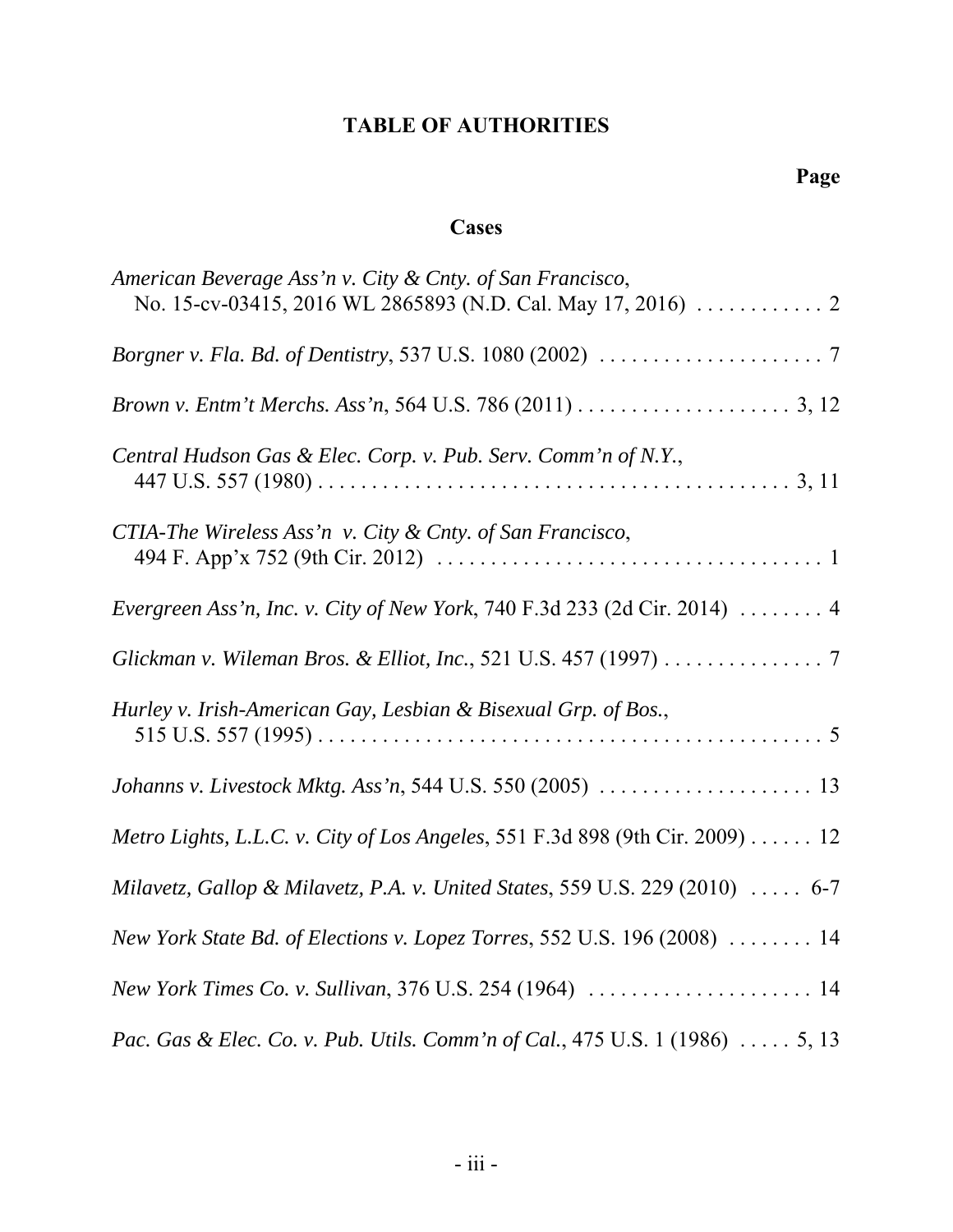# **Page**

| Peel v. Attorney Registration & Disciplinary Comm'n of Ill.,               |
|----------------------------------------------------------------------------|
|                                                                            |
| Retail Digital Network, LLC v. Appelsmith, 810 F.3d 638 (9th Cir. 2016)  5 |
| Riley v. Nat'l Fed'n of the Blind of N.C., Inc., 487 U.S. 781 (1988) 8-9   |
| Spirit Airlines, Inc. v. Dep't of Transp., 133 S. Ct. 1723 (2013) 1        |
| Va. State Bd. of Pharmacy v. Va. Citizens Consumer Council, Inc.,          |
|                                                                            |
| World Wide Rush, LLC v. City of Los Angeles,                               |
|                                                                            |
| Zauderer v. Office of Disciplinary Counsel of the Supreme Court of Ohio,   |

## **Local Statutes**

## **Rules of Court**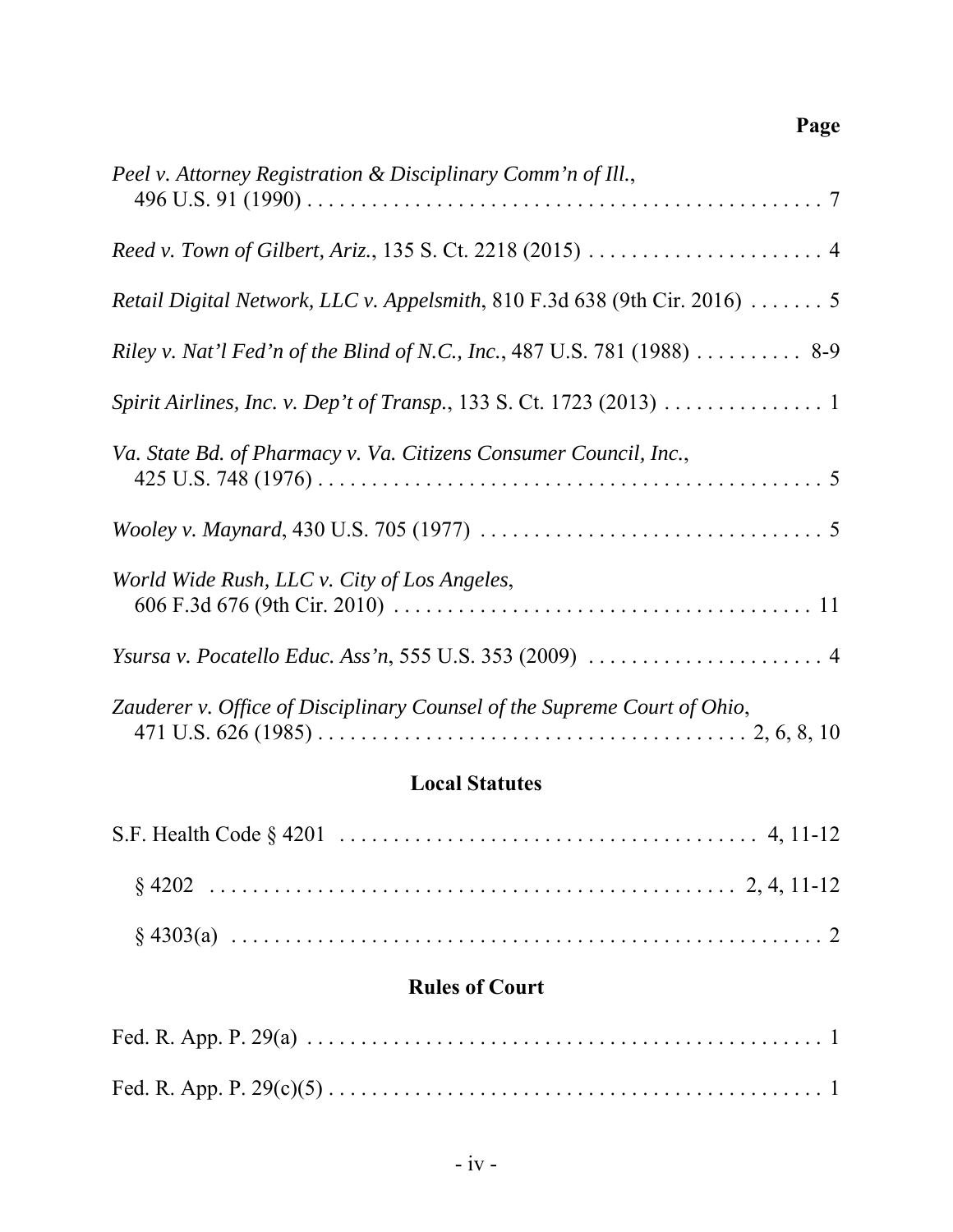## **Miscellaneous**

| Baker, C. Edwin, Autonomy and Free Speech,                                                                                                                                                                         |
|--------------------------------------------------------------------------------------------------------------------------------------------------------------------------------------------------------------------|
| Barnes, Stephanie, Labeling Our Way to a Leaner America,                                                                                                                                                           |
| Bauries, Scott R., Individual Academic Freedom: An Ordinary                                                                                                                                                        |
| Coca Cola, Product Facts, http://www.coca-colaproductfacts.com/                                                                                                                                                    |
| Corbin, Caroline Mala, Compelled Disclosures,                                                                                                                                                                      |
| Dr. Pepper and Walmart Kick-off Tuition Giveaway, PR Newswire,<br>Sept. 16, 2015, http://www.prnewswire.com/news-releases/<br>dr-pepper-and-walmart-kick-off-tuition-giveaway-300144317.html  8-9                  |
| Kagan, Elena, Private Speech, Public Purpose: The Role<br>of Government Motive in First Amendment Doctrine,                                                                                                        |
| La Fetra, Deborah J., Kick it Up a Notch: First Amendment Protection<br>for Commercial Speech, 54 Case W. Res. L. Rev. 1205 (2004)  3                                                                              |
| O'Connor, Lydia, San Francisco Wants to be the City that Takes Down Big<br>Soda, Huffington Post, Mar. 10, 2015, http://www.huffingtonpost.com/<br>2015/03/10/san-francisco-anti-soda-legislation_n_6842044.html 9 |
| Post, Robert, Compelled Commercial Speech,                                                                                                                                                                         |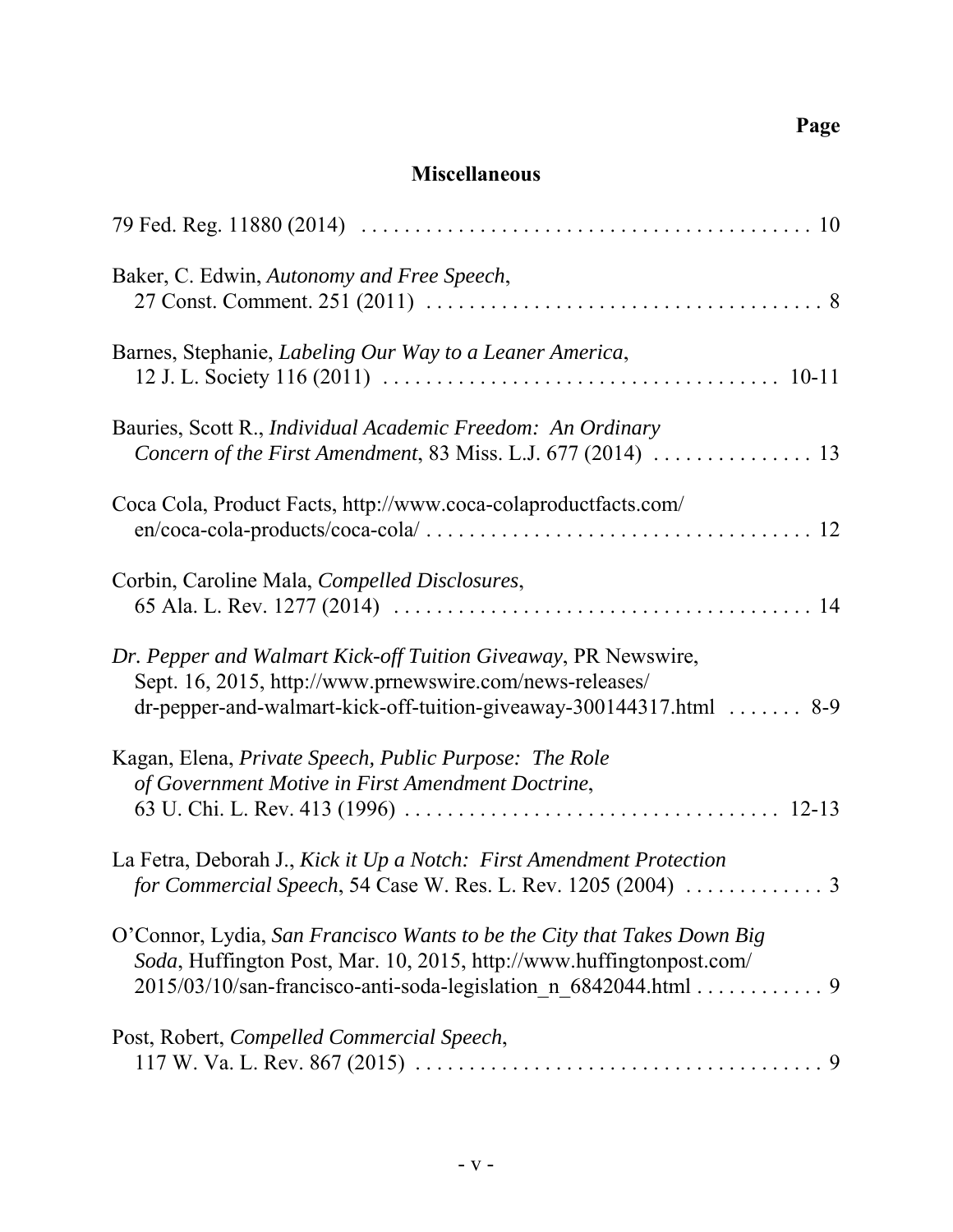# **Page**

| Quealy, Kevin, et al., At Chipotle, How Many Calories Do People Really Eat?,<br>N.Y. Times, Feb. 17, 2015, http://www.nytimes.com/interactive/2015/                                                                           |
|-------------------------------------------------------------------------------------------------------------------------------------------------------------------------------------------------------------------------------|
| 02/17/upshot/what-do-people-actually-order-at-chipotle.html? $r=0$ 12                                                                                                                                                         |
| Schuh, Meredith K., California's Proposition 37: Will Its Failure Forecast<br>the Fate of the GM Food Labeling Movement in the United States Once<br>and For All?, 6 Ky. J. Equine, Agric. & Nat. Resources L. 181 (2014)  10 |
|                                                                                                                                                                                                                               |
| United States Department of Agriculture, The Food Pyramid Guide,<br>http://www.cnpp.usda.gov/sites/default/                                                                                                                   |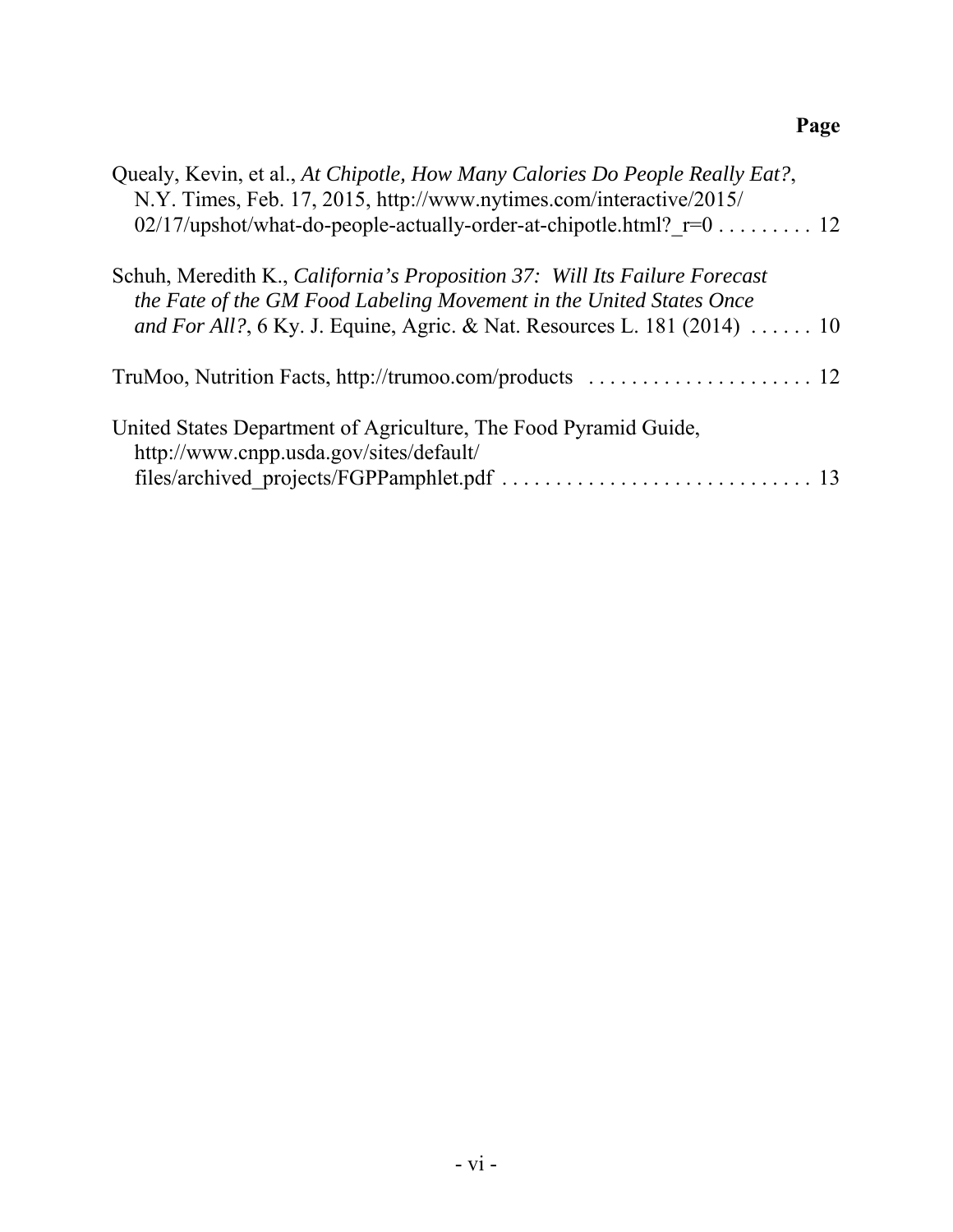## **IDENTITY AND INTEREST OF AMICUS CURIAE1**

Pursuant to Federal Rule of Appellate Procedure 29(a), Pacific Legal Foundation (PLF) respectfully submits this brief amicus curiae in support of Appellants American Beverage Association, California Retailers Association, and California State Outdoor Advertising Association. PLF was founded in 1973 and is widely recognized as the most experienced nonprofit legal foundation of its kind. PLF engages in research and litigation over a broad spectrum of public interest issues at all levels of state and federal courts, representing the views of thousands of supporters nationwide who believe in limited government, individual rights, and free enterprise.

PLF has participated as amicus curiae in multiple cases dealing with compelled speech. *See, e.g.*, *Spirit Airlines, Inc. v. Dep't of Transp.*, 133 S. Ct. 1723 (2013); *CTIA-The Wireless Ass'n v. City & Cnty. of San Francisco*, 494 F. App'x 752, 753 (9th Cir. 2012). PLF submits this brief because it believes that its public policy perspective and litigation experience will provide an additional viewpoint with respect to the issues presented, which will be helpful to this Court.

<sup>&</sup>lt;sup>1</sup> All parties, through their attorneys, have consented to the filing of this brief. In accordance with Fed. R. App. P.  $29(c)(5)$ , Amicus Curiae affirms that no counsel for any party authored this brief in whole or in part, no counsel or party made a monetary contribution intended to fund the preparation or submission of this brief, and no person other than the Amicus, its members, or its counsel have made a monetary contribution to this brief's preparation or submission.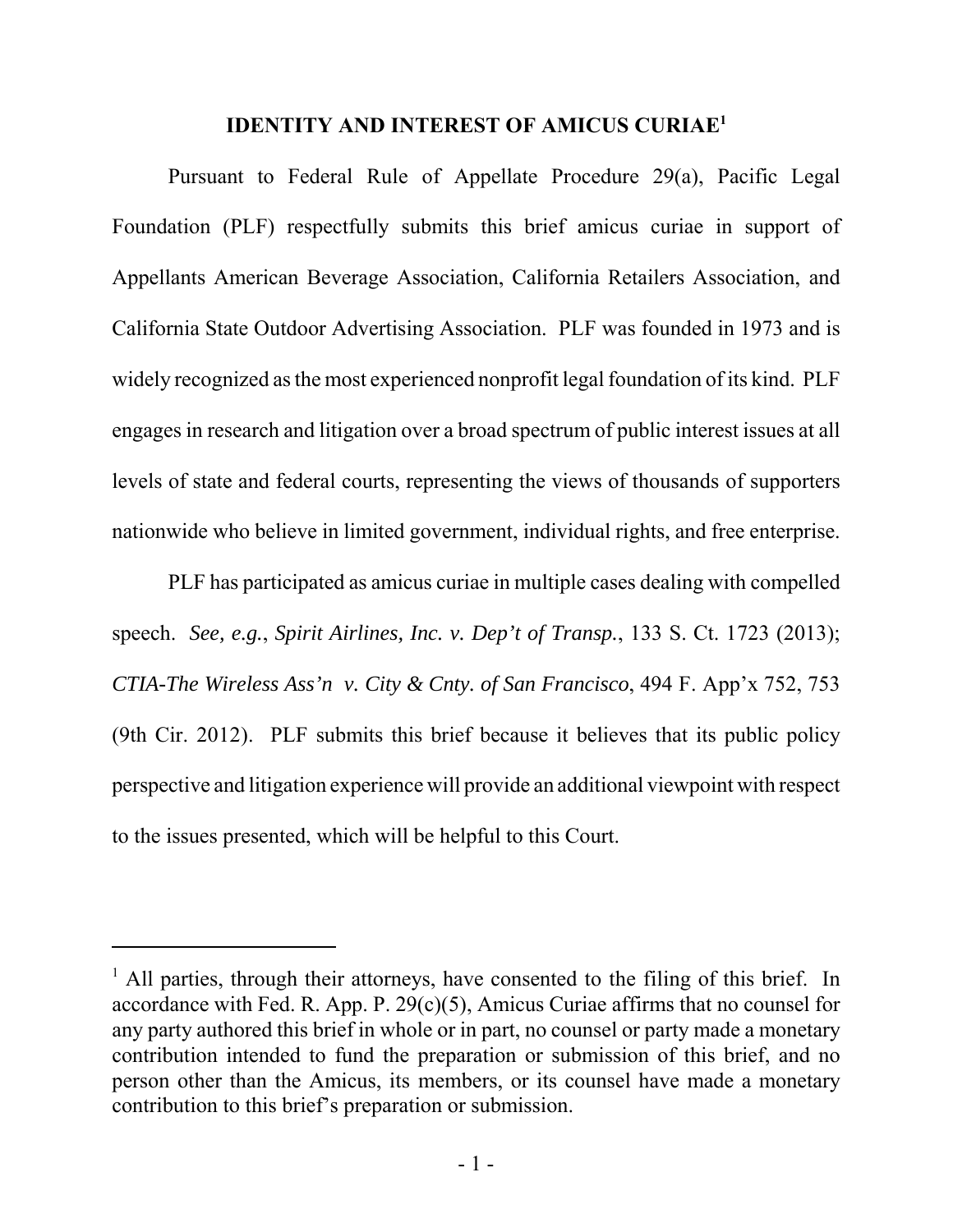### **INTRODUCTION AND SUMMARY OF ARGUMENT**

San Francisco Soda Ordinance No. 100-15 (ordinance or speech mandate) forces advertisers of "sugar-sweetened beverages" to broadcast the government's opinion that such beverages uniquely contribute to health problems. Specifically, the ordinance commandeers 20% of every advertisement on posters, billboards, and vehicles for the following government proclamation: "WARNING: Drinking beverages with added sugar(s) contributes to obesity, diabetes, and tooth decay. This is a message from the City and County of San Francisco." *See* S.F. Health Code §§ 4202, 4303(a).

A group of trade associations brought a First Amendment challenge to the ordinance. The district court rejected that challenge, holding that ordinance is subject to, and survives, rational basis review under *Zauderer v. Office of Disciplinary Counsel of the Supreme Court of Ohio*, 471 U.S. 626 (1985). *See American Beverage Ass'n v. City & Cnty. of San Francisco*, No. 15-cv-03415, 2016 WL 2865893, at \*6- 15 (N.D. Cal. May 17, 2016).

The district court erred in reviewing the Ordinance under the rational basis standard articulated by the Supreme Court in *Zauderer*. *See American Beverage Ass'n*, 2016 WL 2865893, at \*8. *Zauderer*, by its own terms, applies only to cases in which the government espouses an interest in "preventing deception of consumers." *Zauderer*, 471 U.S. at 651. San Francisco has not asserted that interest. *See*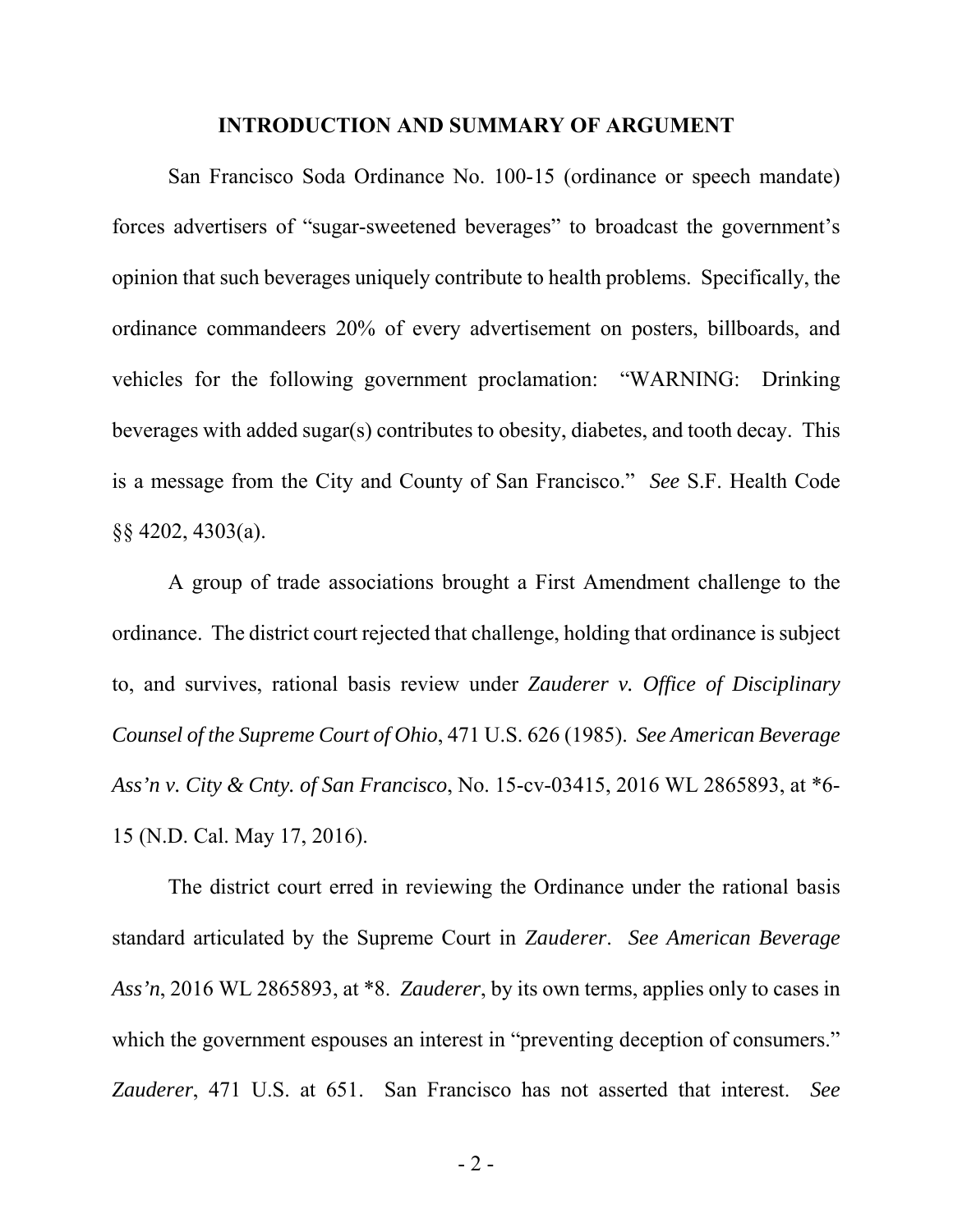Opposition to Plaintiffs' Motion for a Preliminary Injunction at 1 (P.I. Opp.) (City's asserted interest is "public health"). Therefore, neither law nor sound public policy supports rational basis review of San Francisco's speech mandate.

Rather, the ordinance should be subject to the regular standard of review for analyzing content-based regulations of commercial speech: intermediate scrutiny.<sup>2</sup> *See Central Hudson Gas & Elec. Corp. v. Pub. Serv. Comm'n of N.Y.*, 447 U.S. 557 (1980). Intermediate scrutiny does not preclude San Francisco from imposing speech mandates, but it requires the City to show that the mandate directly advances a legitimate governmental interest, and is no more extensive than necessary to serve that interest. *See id.* at 566. San Francisco cannot meet that burden here.

The ordinance fails under intermediate scrutiny because its exemptions undermine the City's argument that it is seeking to further public health, and instead imply that the mandate is a thinly veiled attempt to silence disfavored speakers. *See Brown v. Entm't Merchs. Ass'n*, 564 U.S. 786, 802 (2011) ("Underinclusiveness raises serious doubts about whether the government is in fact pursuing the interest it invokes, rather than disfavoring a particular speaker or viewpoint."). Additionally, the City can

<sup>&</sup>lt;sup>2</sup> There is no principled basis for applying different First Amendment standards for commercial and non-commercial speech. *See generally* Deborah J. La Fetra, *Kick it Up a Notch: First Amendment Protection for Commercial Speech*, 54 Case W. Res. L. Rev. 1205 (2004). Nonetheless, the issue of whether intermediate or strict scrutiny should apply is inconsequential in this case because the ordinance cannot survive either standard of review.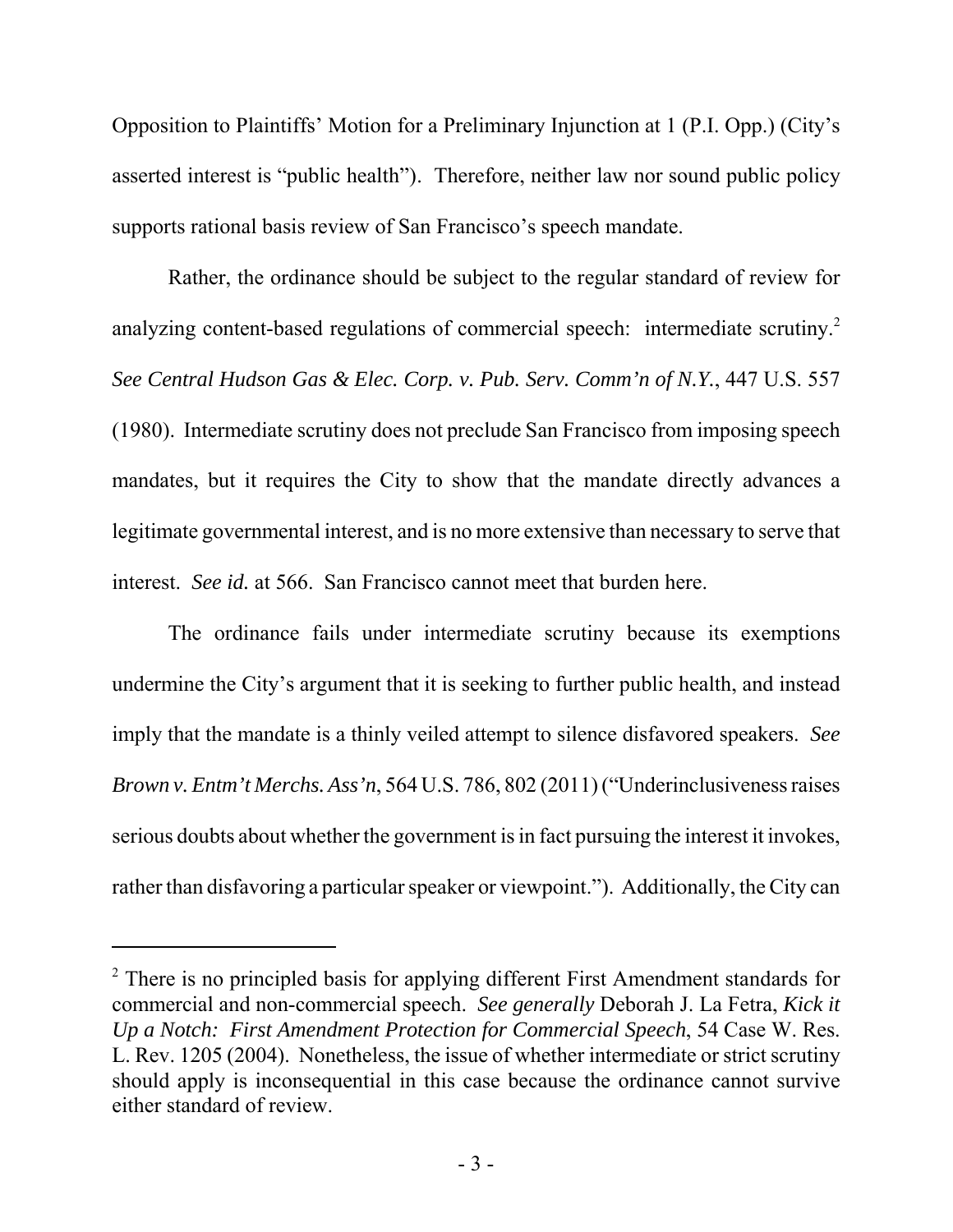communicate its message through its own advertisements, rather than compelling others to "advertise on behalf of the government." *Evergreen Ass'n, Inc. v. City of New York*, 740 F.3d 233, 250 (2d Cir. 2014). For that reason, San Francisco's speech mandate fails intermediate scrutiny, because it burdens far more speech than is necessary to advance the City's interests.

### **ARGUMENT**

#### **I**

## **THE SAN FRANCISCO SODA ORDINANCE IS SUBJECT TO INTERMEDIATE SCRUTINY**

## **A. Intermediate Scrutiny Is the Appropriate Standard by Which To Review Speech Mandates That Serve an Interest Other Than Preventing Consumer Deception**

San Francisco's ordinance should be analyzed under intermediate scrutiny, not rational basis. The ordinance applies only to advertisements that promote certain sugar-sweetened beverages. *See* S.F. Health Code §§ 4201-02. "Restrictions on [noncommercial] speech based on its content are presumptively invalid and subject to strict scrutiny." *Ysursa v. Pocatello Educ. Ass'n*, 555 U.S. 353, 358 (2009) (internal quotation marks omitted); *see also Reed v. Town of Gilbert, Ariz.*, 135 S. Ct. 2218, 2227 (2015) ("Government regulation of speech is content based if a law applies to a particular speech because of the topic discussed or the idea or message expressed."). Nonetheless, a court may apply intermediate scrutiny to speech "which does no more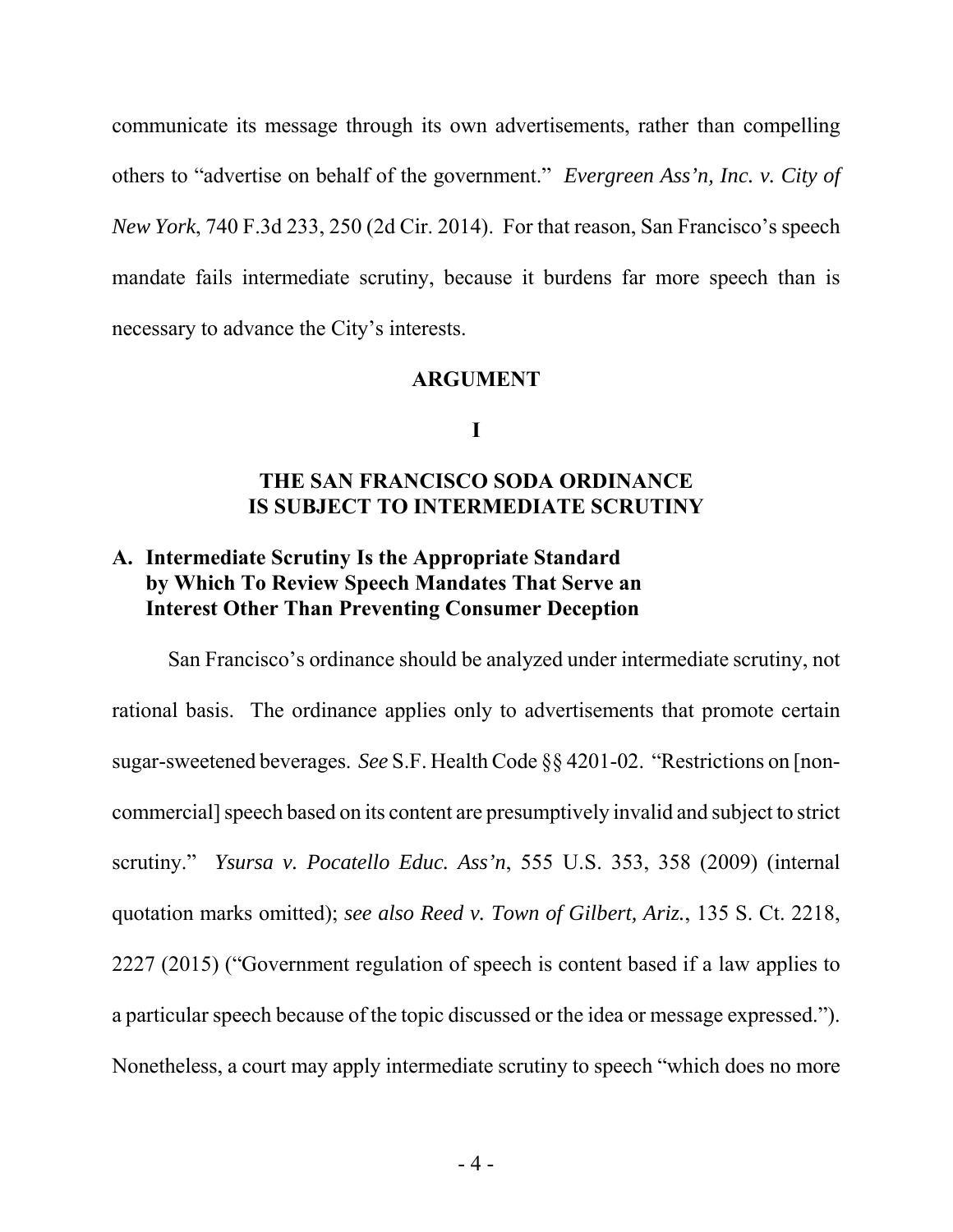than propose a commercial transaction." *Va. State Bd. of Pharmacy v. Va. Citizens Consumer Council, Inc.*, 425 U.S. 748, 762 (1976). Although intermediate scrutiny is more deferential than strict scrutiny, it still requires meaningful review of the speech regulation at issue and places the "burden on the government to show that the elements of the test are satisfied." *Retail Digital Network, LLC v. Appelsmith*, 810 F.3d 638, 647 (9th Cir. 2016) (government must show that the speech mandate directly furthers a substantial governmental interest, and burdens no more speech than necessary to further that interest).

The standard of review does not change depending upon whether the ordinance restricts speech or, as here, compels speech from those who wish to remain silent. The right to speak and the right to refrain from speaking are "complementary components of the broader concept of individual freedom of mind" protected by the First Amendment. *Wooley v. Maynard*, 430 U.S. 705, 714 (1977). Just as an individual has a First Amendment freedom to speak, "there is necessarily . . . a concomitant freedom *not* to speak." *Pac. Gas & Elec. Co. v. Pub. Utils. Comm'n of Cal.*, 475 U.S. 1, 11 (1986) (plurality opinion) (internal quotation marks omitted); *see also Hurley v. Irish-American Gay, Lesbian & Bisexual Grp. of Bos.*, 515 U.S. 557, 573 (1995) ("Since all speech inherently involves choices of what to say and what to leave unsaid, one important manifestation of the principle of free speech is that one who chooses to speak may also decide what not to say."). Accordingly, an ordinance that *requires*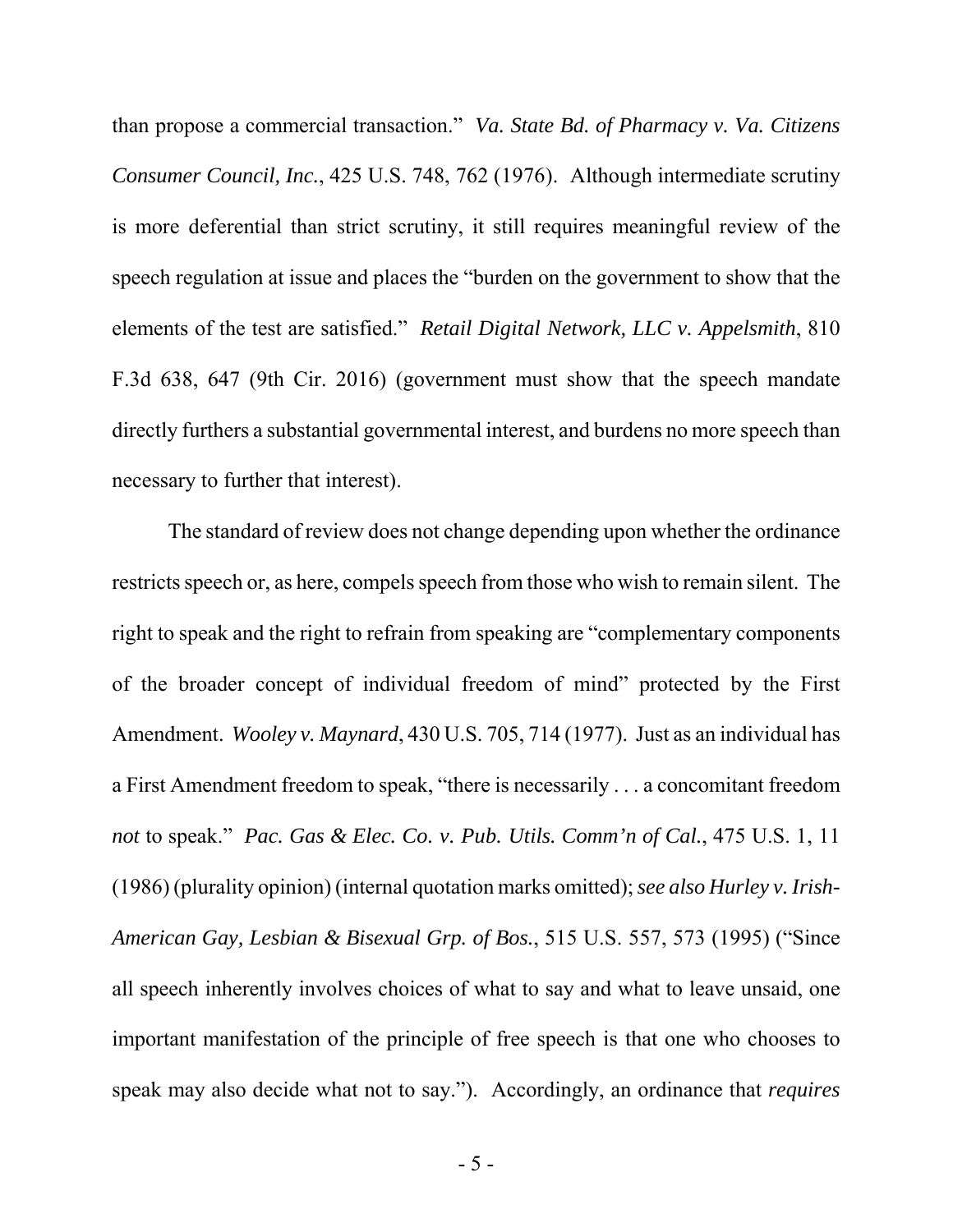advertisements to include text about the potential health effects of added sugar is subject to the same standard as an ordinance that *forbids* advertisements from including this text: intermediate scrutiny.

The Supreme Court permits only one limited exception to the rule that compelled commercial speech must be analyzed under intermediate scrutiny: When compelled speech is necessary to further the "State's interest in preventing deception of consumers," *Zauderer*, 471 U.S. at 651, such speech is reviewed under rational basis. This Court should not expand rational basis review beyond the narrow exception carefully crafted by the Supreme Court.

Indeed, both of the leading Supreme Court cases applying rational basis review to speech mandates dealt squarely with an interest in correcting deception. In *Zauderer*, the Court upheld a disciplinary ruling against an attorney for fraudulent advertising. 471 U.S. at 633-35. Specifically, the attorney promised clients that they would owe no legal fees in cases without a recovery, and failed to disclose that clients may still be liable for costs in unsuccessful claims. *See id.* at 630-34. But *Zauderer* was based on the fact that the First Amendment does not protect the deceptive advertisement: allowing a curative statement is presumptively permissible where the government could otherwise ban the speech. *See id.* at 638.

The Court clarified the narrowness of the *Zauderer* exception in *Milavetz, Gallop & Milavetz, P.A. v. United States*, 559 U.S. 229 (2010). The compelled speech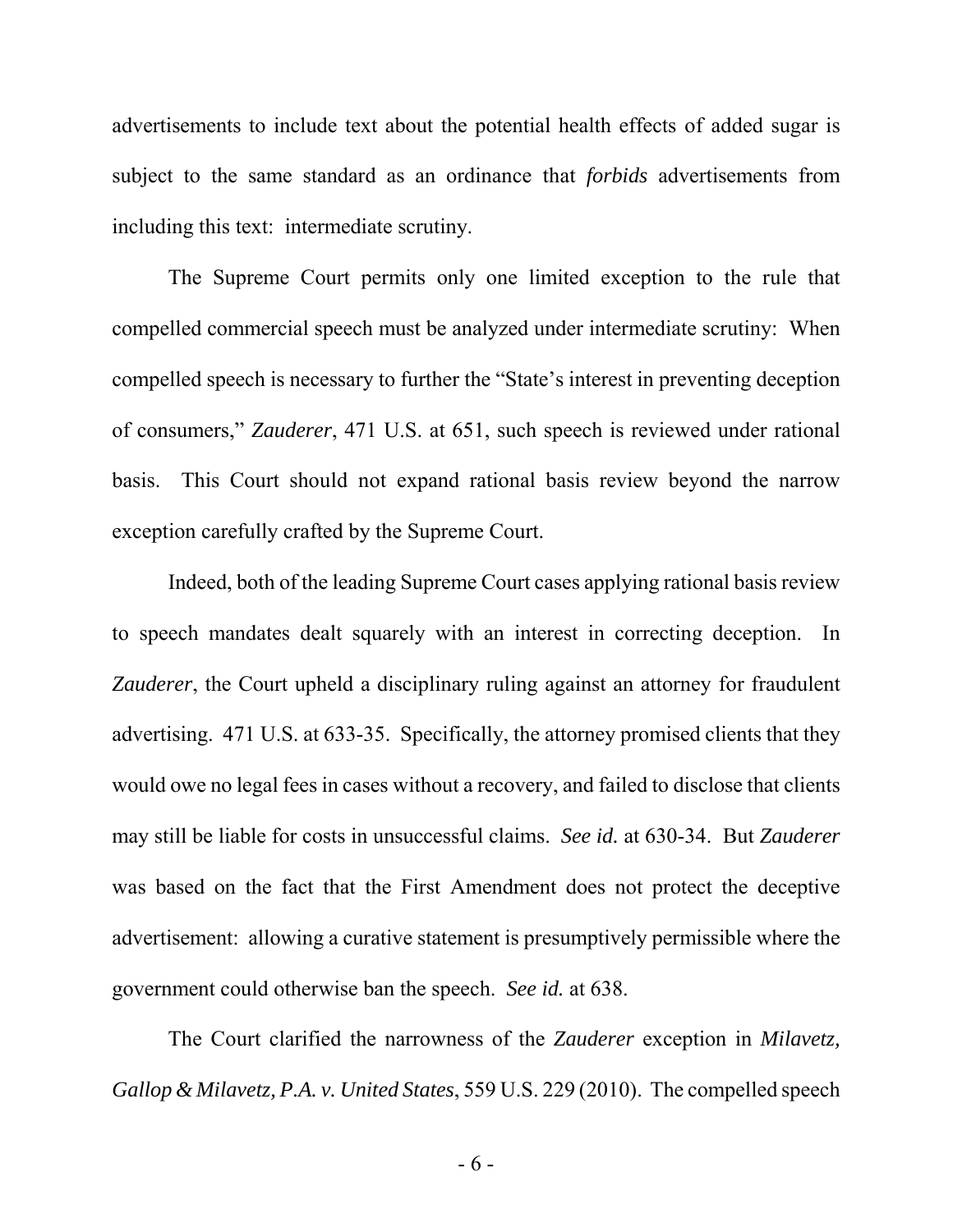at issue there required professionals providing debt relief assistance to disclose "that the assistance may involve bankruptcy relief." *Id.* at 233-34. The Court upheld the provisions, finding that the challenged requirements "share the essential feature[] of the rule at issue in *Zauderer*," in that they "are intended to combat the problem of *inherently misleading* commercial advertisement." *Id.* at 250 (emphasis added).

Numerous other Supreme Court cases and opinions confirm that *Zauderer*'s lenient standard only applies to speech mandates that target deception. *See, e.g.*, *Peel v. Attorney Registration & Disciplinary Comm'n of Ill.*, 496 U.S. 91, 110 (1990) ("To the extent that potentially misleading statements of private certification or specialization could confuse consumers, a State might consider . . . requiring a disclaimer about the certifying organization or the standards of a specialty."); *Glickman v. Wileman Bros. & Elliot, Inc.*, 521 U.S. 457, 490-91 (1997) (Souter, J., dissenting) ("*Zauderer* thereby reaffirmed a longstanding preference for disclosure requirements over outright bans, as more narrowly tailored cures for the potential of commercial messages to mislead by saying too little. But however long the pedigree of such mandates may be, and however broad the government's authority to impose them, *Zauderer* carries no authority for a mandate unrelated to the interest in avoiding misleading or incomplete commercial messages." (citations omitted)); *Borgner v. Fla. Bd. of Dentistry*, 537 U.S. 1080 (2002) (Thomas, J., dissenting to denial of certiorari, joined by Ginsburg, J.) ("If the disclaimer creates confusion rather than eliminating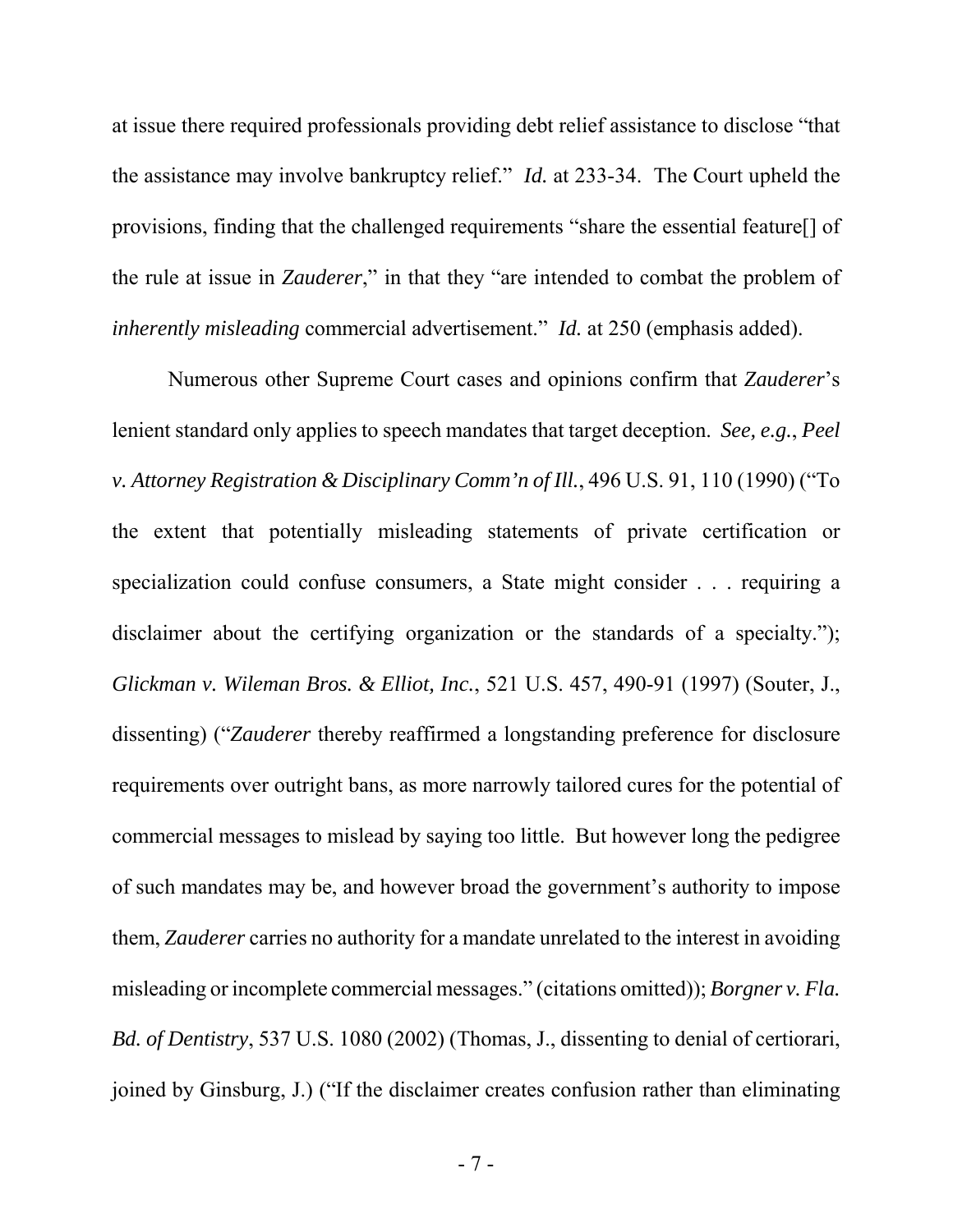it, the only possible constitutional justification for this speech regulation is defeated."). Because the interest in preventing deception is plainly inapplicable here, *see* PI Opp. at 1, so is *Zauderer*.

## **B. The Adverse Practical Consequences of the San Francisco Soda Ordinance Demonstrate the Reasons Compelled Speech Mandates Must Be Subject to Intermediate Scrutiny**

As this case highlights, there are several reasons why the Supreme Court has not expanded *Zauderer*'s lenient standard to cases in which the speech mandate is not aimed at preventing deception. First, the constitutional prohibition against compelled speech is "[t]he poster child of autonomy theory." C. Edwin Baker, *Autonomy and Free Speech*, 27 Const. Comment. 251, 270 (2011). Speech mandates violate individual autonomy by forcing speakers to broadcast government messages, which necessarily "alters the content" of what the speaker's message would have been without government interference. *Riley v. Nat'l Fed'n of the Blind of N.C., Inc.*, 487 U.S. 781, 795 (1988). Here, San Francisco is requiring private businesses to overlay one-fifth of their print advertisements with the City's message, regardless of whether the business wishes to promote its product or publicize acts of community service. *Cf. Dr. Pepper and Walmart Kick-off Tuition Giveaway*, PR Newswire, Sept. 16, 2015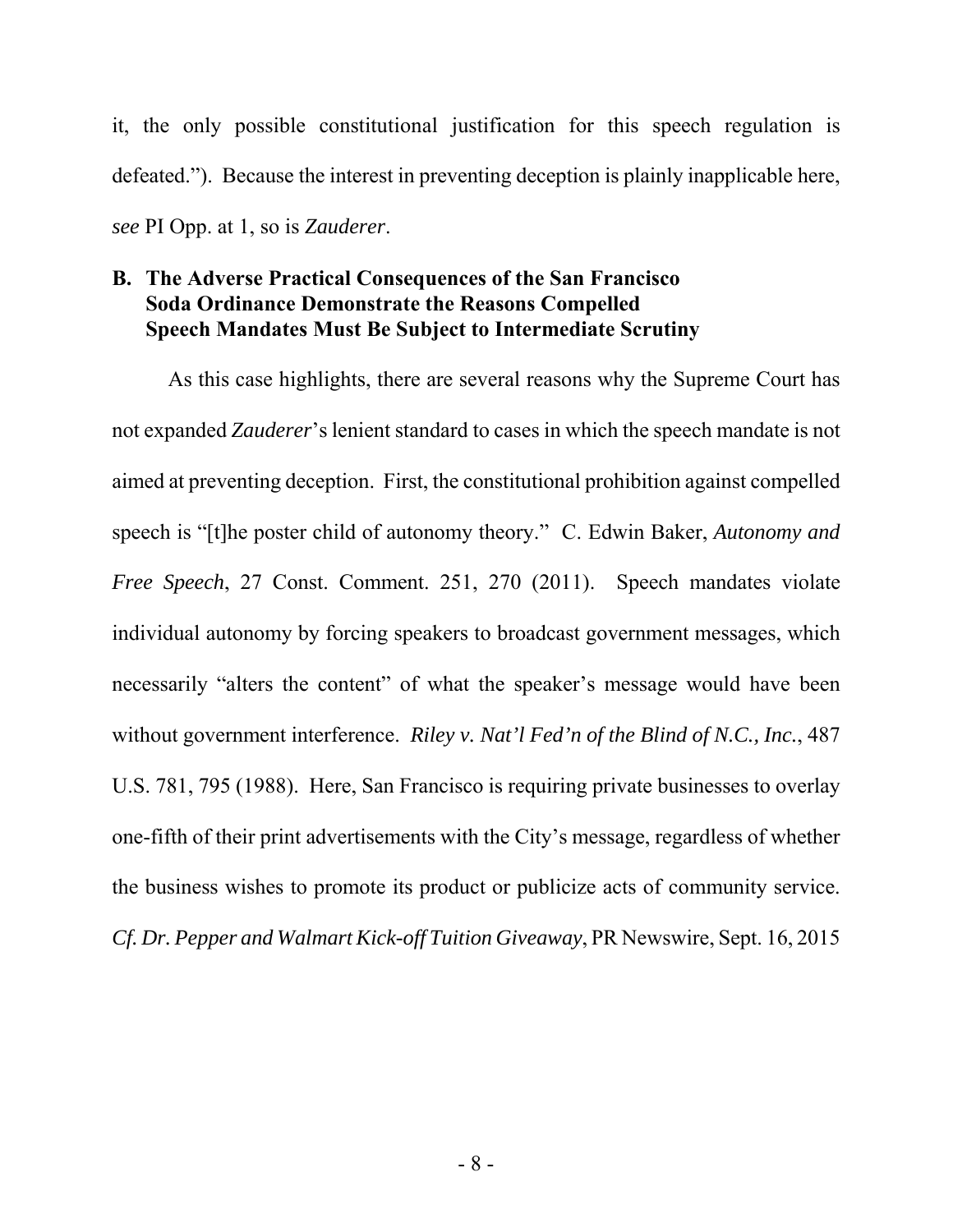("Historically, Dr. Pepper has awarded more than \$7 million in tuition prizes since 2008 to students across the country.").<sup>3</sup>

Second, a law that stigmatizes individuals for speaking will necessarily stop some individuals from speaking at all. *See Riley*, 487 U.S. at 794 (the "chill and uncertainty" of disclosure requirements for fundraisers might well "encourage them to cease engaging in certain types" of First Amendment activity). Indeed, San Francisco's speech mandate is, by all accounts, an effort to show the country that "[i]f California is leading the charge against Big Soda, San Francisco is now standing on the front lines." Lydia O'Connor, *San Francisco Wants to be the City that Takes Down Big Soda*, Huffington Post, Mar. 10, 20154 (detailing the rollout of the San Francisco Ordinance).

The ordinance is thus designed not just to communicate the nutritional content of certain beverages, "but also ideas of disgrace, shame, and guilt." Robert Post, *Compelled Commercial Speech*, 117 W. Va. L. Rev. 867, 909 (2015). The First Amendment is implicated because the intended stigmatic harm of compelled speech will ultimately stifle speech. Businesses may well decide that the positive benefits of advertising are not worth the costs if their intended positive message would be

<sup>&</sup>lt;sup>3</sup> http://www.prnewswire.com/news-releases/dr-pepper-and-walmart-kick-off-tuitio n-giveaway-300144317.html

<sup>4</sup> http://www.huffingtonpost.com/2015/03/10/san-francisco-anti-soda-legislation\_n \_6842044.html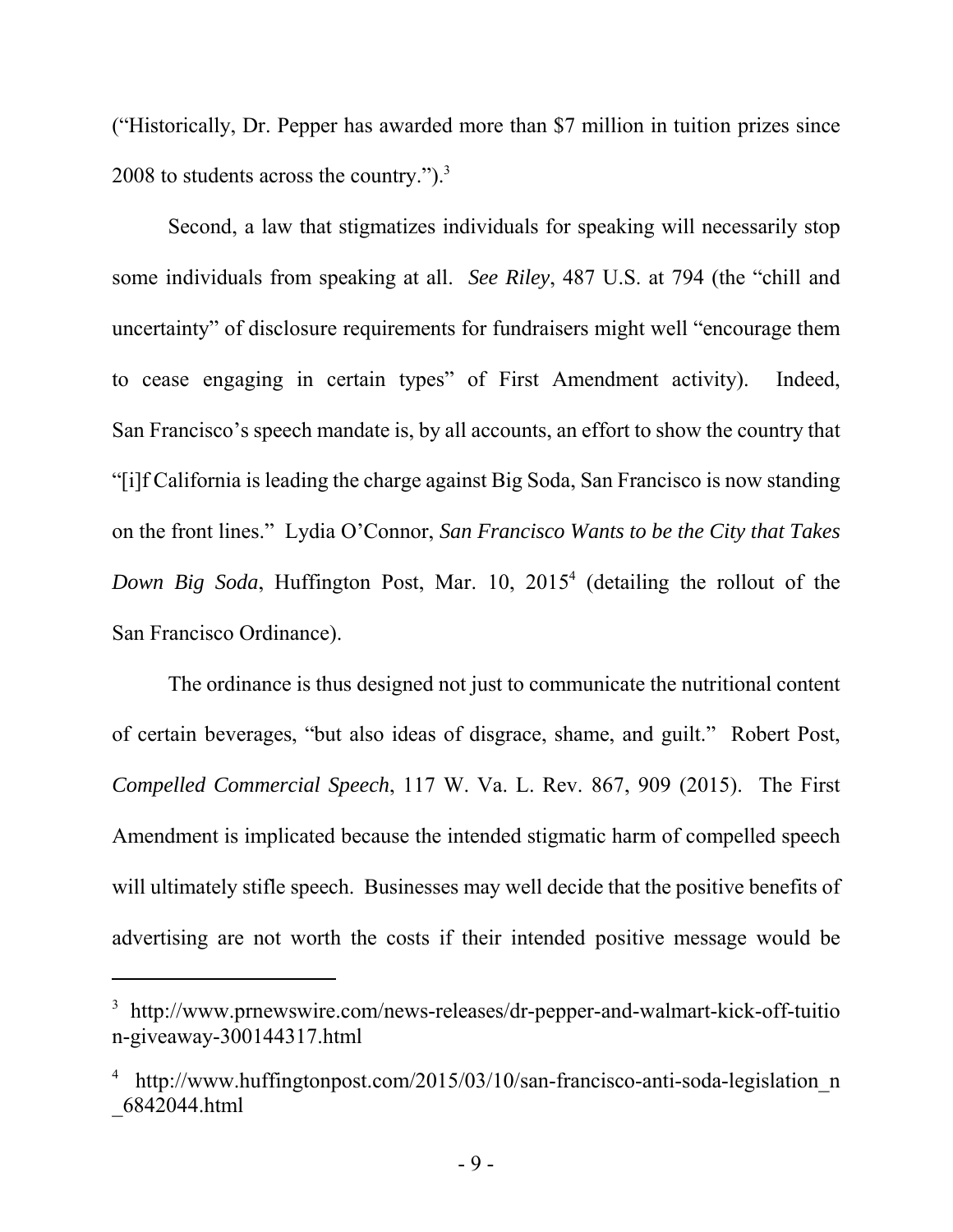overwhelmed by the message foisted upon the advertisement by government regulations. *See Zauderer*, 471 U.S. 626 ("[U]njustified or unduly burdensome disclosure requirements might offend the First Amendment by chilling protected commercial speech.").

Third, government speech mandates may themselves mislead consumers. For example, labeling certain brands of packaged broccoli as being "cholesterol-free" may ultimately hoodwink consumers into thinking that other brands contain cholesterol (they do not). Likewise, San Francisco's vague warning that "[d]rinking beverages with added sugar(s) contributes to obesity, diabetes, and tooth decay" runs the risk of misleading the public. That statement implies that added sugar is more dangerous than naturally occurring sugar, even though the federal government acknowledges that the two types of sugar "are not chemically different." 79 Fed. Reg. 11880, 11903 (2014). By singling out advertisements that feature products with added sugars, the ordinance lulls consumers into thinking that products with exponentially higher amounts of naturally occurring sugars are safe. *Cf.* Meredith K. Schuh, *California's Proposition 37: Will Its Failure Forecast the Fate of the GM Food Labeling Movement in the United States Once and For All?*, 6 Ky. J. Equine, Agric. & Nat. Resources L. 181, 196 (2014) (observing that mandatory labeling of bioengineered foods "may mislead consumers into thinking that bioengineered foods are less safe than their conventional counterparts"); *Cf.* Stephanie Barnes, *Labeling Our Way to a*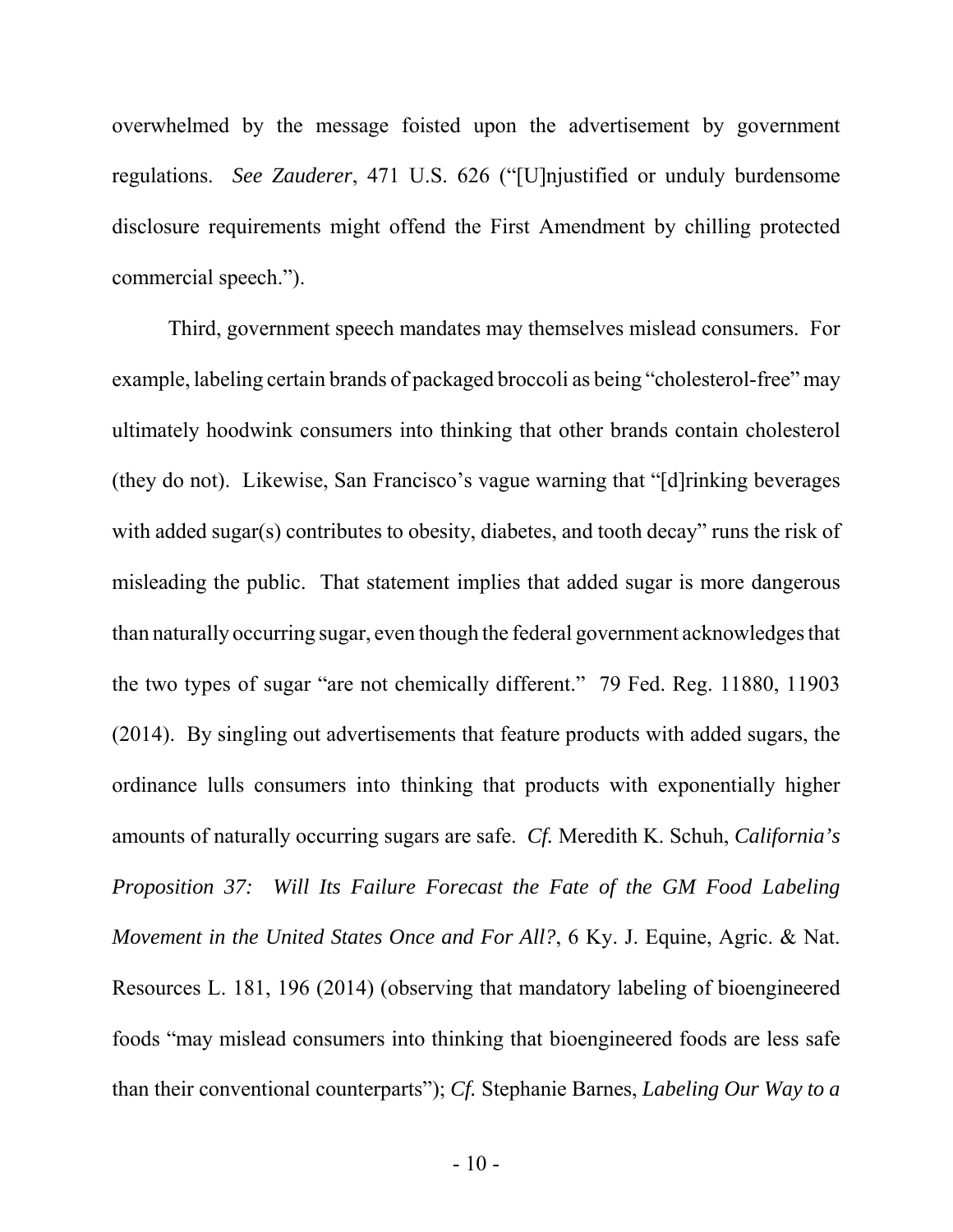*Leaner America*, 12 J. L. Society 116, 132 (2011) ("A common misperception is that low fat means fewer calories, [but] this can many times be quite the contrary.").

### **II**

## **THE SAN FRANCISCO SODA ORDINANCE FAILS UNDER INTERMEDIATE SCRUTINY**

Intermediate scrutiny requires San Francisco to prove that the speech mandate "directly advance[s] the state interest involved" and is "not more extensive than is necessary to serve that interest." *Central Hudson*, 447 U.S. at 566; *World Wide Rush, LLC v. City of Los Angeles*, 606 F.3d 676, 684 (9th Cir. 2010).<sup>5</sup> San Francisco cannot satisfy either requirement.

The San Francisco speech mandate does not directly advance the City's interests because it contains a multitude of exceptions that undermine the City's asserted interest in improving public health. *See* S.F. Health Code §§ 4201-02. For all of its talk about nutrition, the San Francisco ordinance exempts beverages with naturally occurring sugar (no matter how many calories they contain), milk alternatives, food, and even flavored milk that contain over 50% *more* added sugar than grapefruit juice, soda, and vitamin water. *See id.* That means the San Francisco ordinance exempts advertisements from Chipotle, even though a single barbacoa

<sup>5</sup> *Central Hudson* also requires a court to analyze whether the speech mandate deals with misleading speech and whether the government has asserted a substantial interest. *See Central Hudson*, 477 U.S. at 566. Those factors are not in dispute in this case.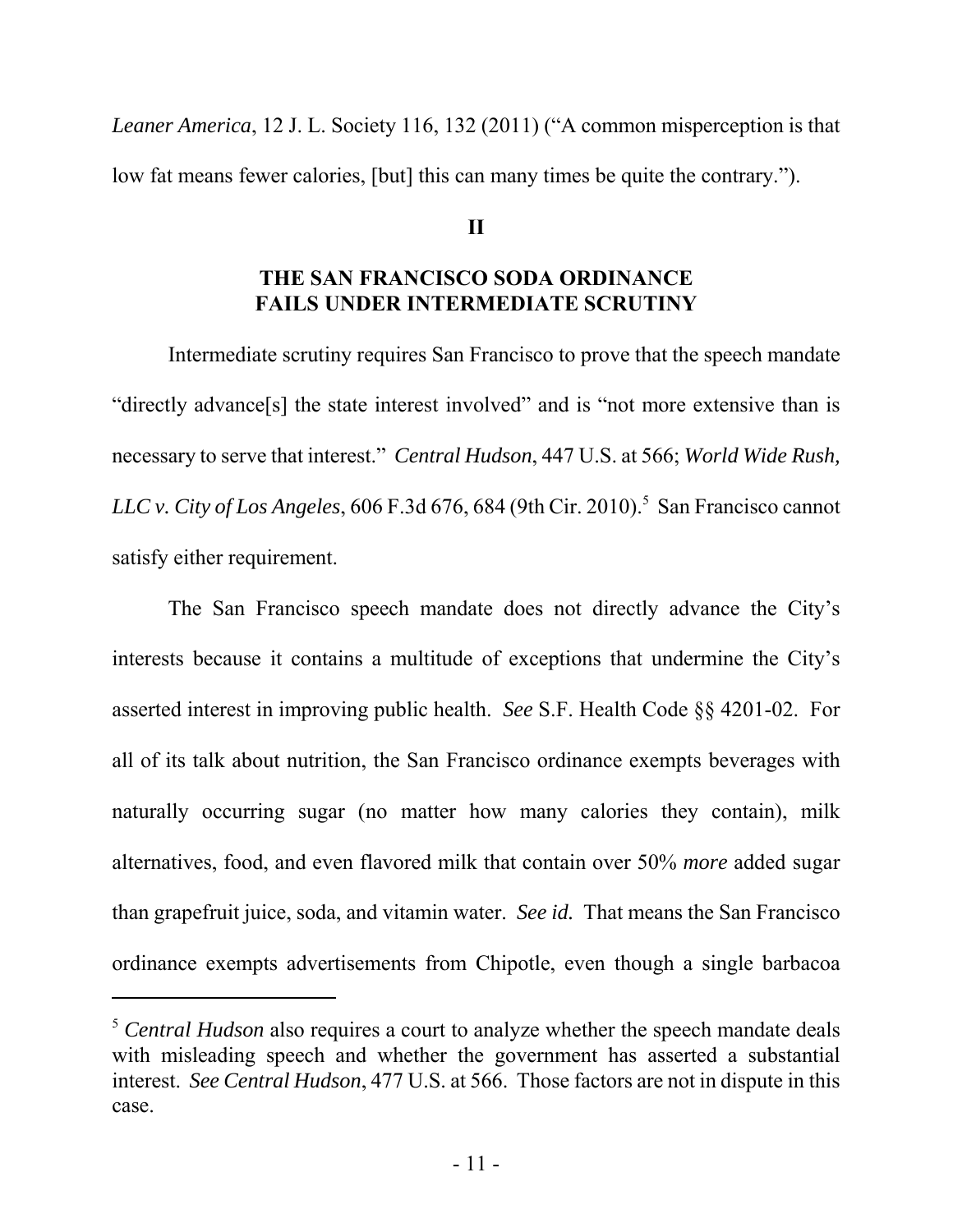burrito contains over 1,000 calories, 78% of a person's saturated fat intake, and 109% of a person's recommended daily intake of sodium. *See* Kevin Quealy et al., *At Chipotle, How Many Calories Do People Really Eat?*, N.Y. Times, Feb. 17, 2015.6 And the ordinance exempts chocolate milk that contains 27 grams of sugar and 220 calories. TruMoo, Nutrition Facts.<sup>7</sup> But it compels a disclaimer of an advertisement for an eight-ounce coke bottle, which contains 26 grams of sugar and 100 calories. Coca Cola, Product Facts.<sup>8</sup>

The vast exceptions contained in San Francisco's ordinance "raise serious doubts about whether the government is in fact pursuing the interest it invokes, rather than disfavoring a particular speaker or viewpoint." *Entm't Merchs. Ass'n*, 564 U.S. at 802; *see also Metro Lights, L.L.C. v. City of Los Angeles*, 551 F.3d 898, 905 (9th Cir. 2009) ("[S]elf-defeating speech [mandates] will violate the First Amendment."). It is plain that "government may not privilege certain ideas it favors" by exempting them "from a general prohibition." Elena Kagan, *Private Speech, Public Purpose: The Role of Government Motive in First Amendment Doctrine*, 63 U. Chi. L. Rev. 413, 429 (1996). The same rule applies when the government attempts to privilege certain

<sup>6</sup> http://www.nytimes.com/interactive/2015/02/17/upshot/what-do-people-actuallyorder-at-chipotle.html?\_r=0

<sup>7</sup> http://trumoo.com/products

<sup>8</sup> http://www.coca-colaproductfacts.com/en/coca-cola-products/coca-cola/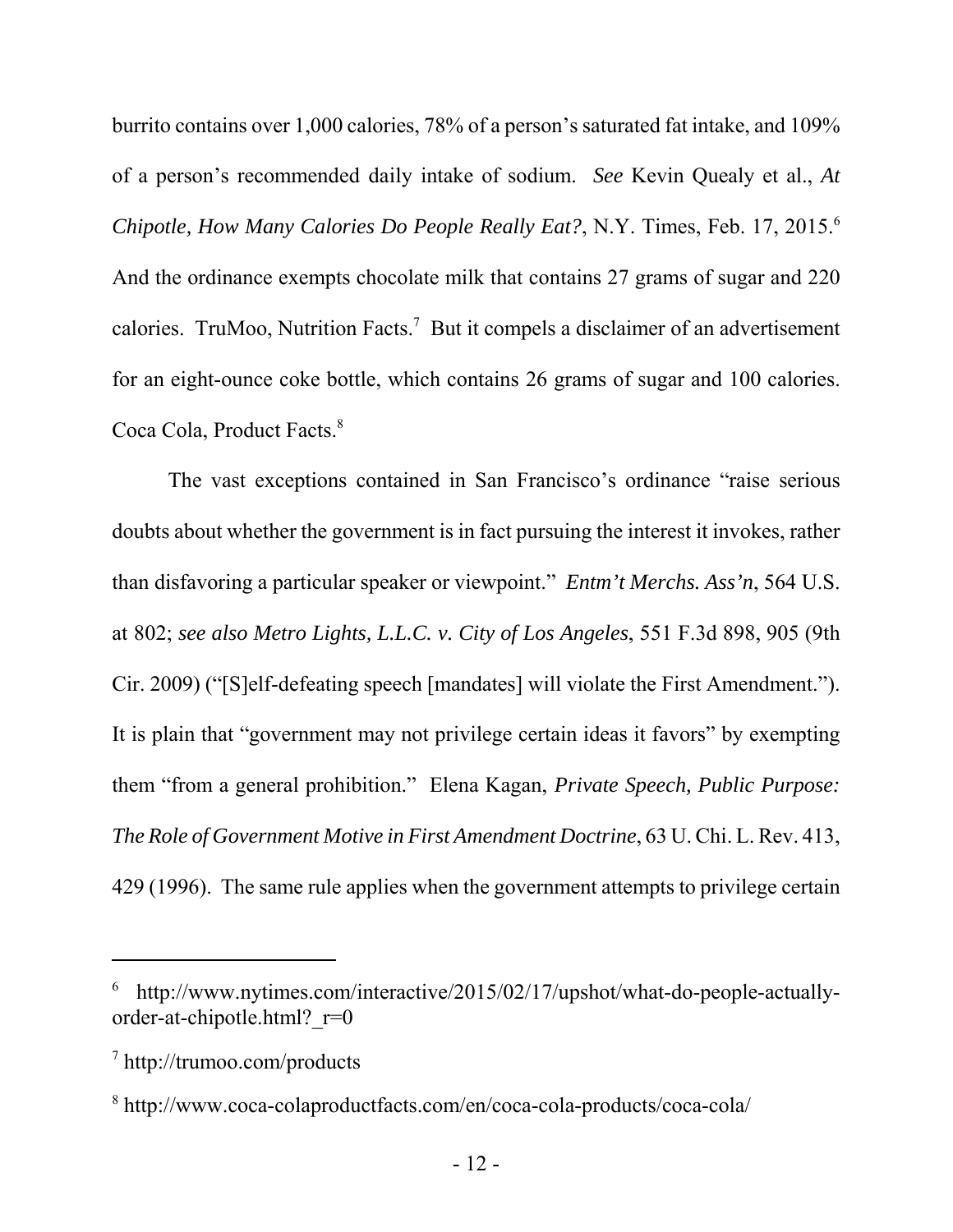*speakers*. Scott R. Bauries, *Individual Academic Freedom: An Ordinary Concern of the First Amendment*, 83 Miss. L.J. 677, 729 (2014) ("First Amendment jurisprudence has for many years coalesced around a principle that places primary importance on the prevention of content and viewpoint discrimination, as well as discrimination against particular speakers.").

The San Francisco speech mandate also withers under intermediate scrutiny because it is more extensive than necessary to serve the City's asserted interest. Here, San Francisco could serve its interest in publicizing its viewpoint that added sugars "contribute" to health issues by broadcasting that message itself. *Cf.* United States Department of Agriculture, The Food Pyramid Guide<sup>9</sup> (colorful 30-page brochure containing health advice along with the popular food pyramid). Nothing in the First Amendment prevents the government from taking sides on social issues and disseminating those views to the public. *Johanns v. Livestock Mktg. Ass'n*, 544 U.S. 550, 553 (2005). But it is repugnant to the First Amendment for the government to force private companies to broadcast those views on its behalf. *See Pac. Gas*, 475 U.S. at 9 (plurality opinion).

### **CONCLUSION**

The First Amendment protects an "open marketplace" of ideas, which relies on different speakers to bring forth different viewpoints. *New York State Bd. of Elections*

<sup>&</sup>lt;sup>9</sup> http://www.cnpp.usda.gov/sites/default/files/archived\_projects/FGPPamphlet.pdf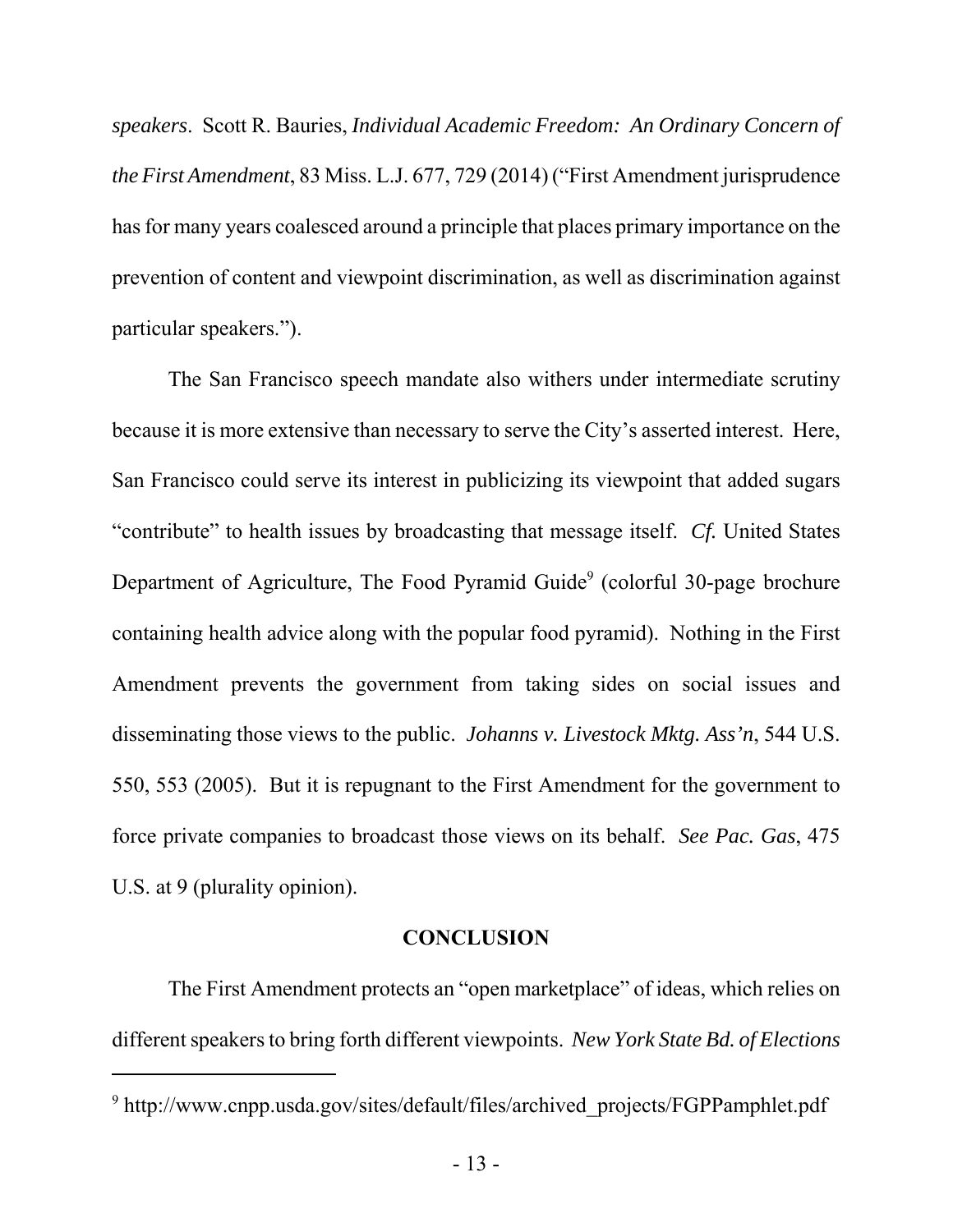*v. Lopez Torres*, 552 U.S. 196, 208 (2008). San Francisco's speech mandate threatens to shut down that marketplace. Because individuals subject to the speech mandate will have to broadcast the government's message every time they disseminate their own, some "might simply not speak at all." Caroline Mala Corbin, *Compelled Disclosures*, 65 Ala. L. Rev. 1277, 1331 (2014). This is inconsistent with the First Amendment, which promotes speech that is "uninhibited, robust, and wide-open." *New York Times Co. v. Sullivan*, 376 U.S. 254, 270 (1964). Accordingly, the decision below should be reversed.

DATED: August 3, 2016.

Respectfully submitted,

MERIEM L. HUBBARD WENCONG FA

By /s Wencong Fa WENCONG FA

Counsel for Amicus Curiae Pacific Legal Foundation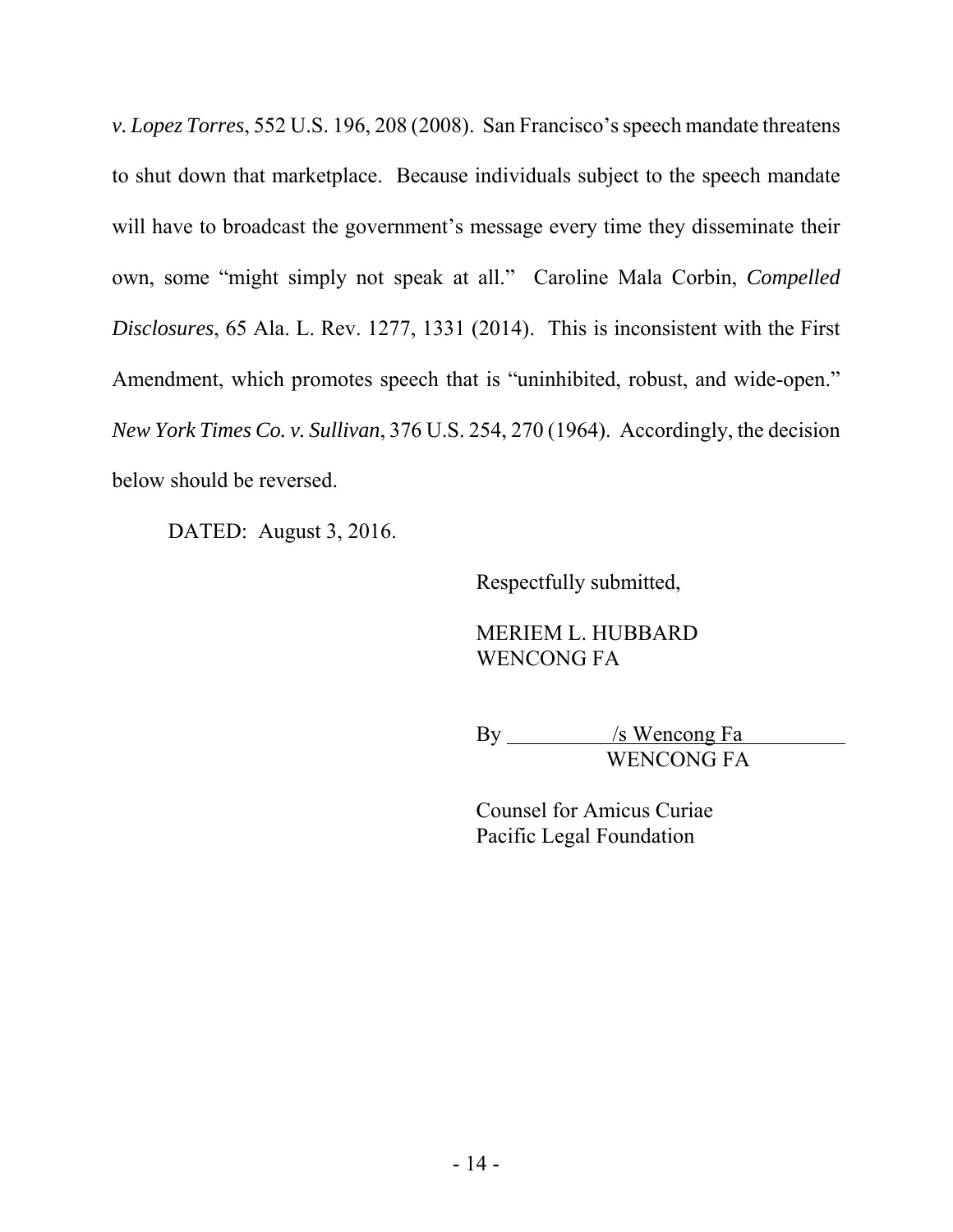## **CERTIFICATE OF COMPLIANCE**

Certificate of Compliance with Type-Volume Limitation, Typeface Requirements, and Type Style Requirements

- 1. This brief complies with the type-volume limitation of Fed. R. App. P.  $32(a)(7)(B)$  because:
	- $\checkmark$ this brief contains 3,080 words, excluding the parts of the brief exempted by FED. R. APP. P. 32(a)(7)(B)(iii), *or*
	- □ this brief uses a monospaced typeface and contains [*state the number of*] lines of text, excluding the parts of the brief exempted by FED. R. APP. P.  $32(a)(7)(B)(iii)$ .
- 2. This brief complies with the typeface requirements of Fed. R. App. P.  $32(a)(5)$ and the type style requirements of FED. R. APP. P. 32(a)(6) because:
	- $\blacktriangleleft$ this brief has been prepared in a proportionally spaced typeface using WordPerfectX7 in 14-point Times New Roman, *or*
	- $\Box$  this brief has been prepared in a monospaced typeface using WordPerfect X7 with [*state number of characters per inch and name of type style*].

DATED: August 3, 2016.

 s/ Wencong Fa WENCONG FA